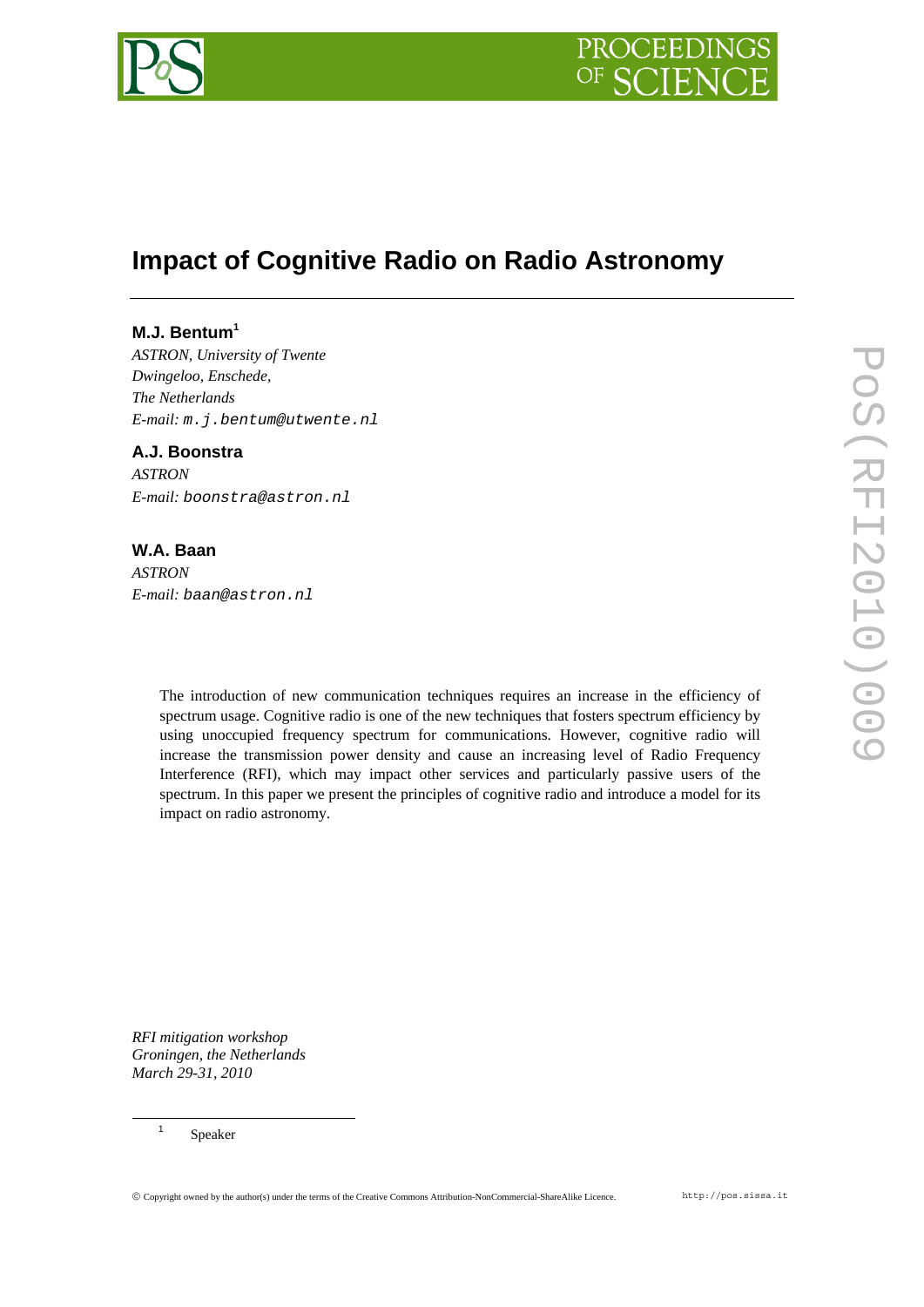## **1. Introduction**

The number of applications for wireless systems is increasing steadily and rapidly, not only in telecommunication systems, but also in new application areas such as wireless sensor networks and body-area networks. All of these applications co-exist in parallel and compete for the use of limited available spectral resources. The success of wireless communication is likely to become a hazard to itself, resulting in increasing mutual interference of radio devices and spectral congestion. The vision of the Wireless World Research Forum [1] is that of 7 trillion wireless devices serving 7 billion people by 2017. In this vision everyone will be served by wireless devices. These are affordable to purchase and operate. The technology behind them is invisible to the users, as it is based on machine-to-machine communications; it includes sensors and tags (e.g. in transport and weather systems), and it will provide ambient intelligence and context sensitivity as all devices are part of the (mobile) internet.

Due to the increasing number of users and the associated bandwidth requirements of these devices, new adaptive spectrum sharing and spectrum re-use models have to be designed, and the spectrum efficiency of future wireless radio systems needs to be increased.

Existing techniques for spectrum sharing, such as the introduction of unlicensed bands (ISM-bands), using underlay in licensed bands (like Ultra Wide Band), opportunistic sharing, and recycling, all exploit the SINR margin of legacy systems and spatial multiplexing and beamforming.

The drawbacks of these existing techniques are that they operate without any knowledge or sense of spectrum occupancy or availability. They only deploy limited adaptability to the spectrum environment and most of the time use pre-determined fixed parameters such as the bandwidth, center frequency, packet length, synchronization, coding and protocols. A new radio philosophy is to make all of these parameters adaptive: this is the import of the drive towards cognitive radio technology.

Although a more efficient use of the spectrum is needed for fulfilling future needs, this increase in usage will impact passive users of the spectrum, such as radio astronomy. In [2] we discussed the co-existence between cognitive radio and radio astronomy in more detail. In this paper we will present the impact of radio systems, in particularly cognitive radio systems, on radio astronomical instruments.

## **2. Principles of Cognitive Radio (CR)**

Some licensed communication frequency bands are used very inefficiently. Recent reports conclude that the licensed frequency bands are only used on average 10% of the time. Clearly the utilization of the spectrum can be improved by permitting secondary users access to the spectrum. So such users need to sense current activity in the spectrum, and, if it is not used, be permitted to use it for new wireless communication. This requires a current awareness of the spectrum, and an ability to adapt its inserted transmission pattern and frequency use accordingly on a non-interference basis. This operational mode is referred to as Cognitive Radio (CR), and was originally proposed by Mitola [3]. This concept of CR is based on the assumption that if no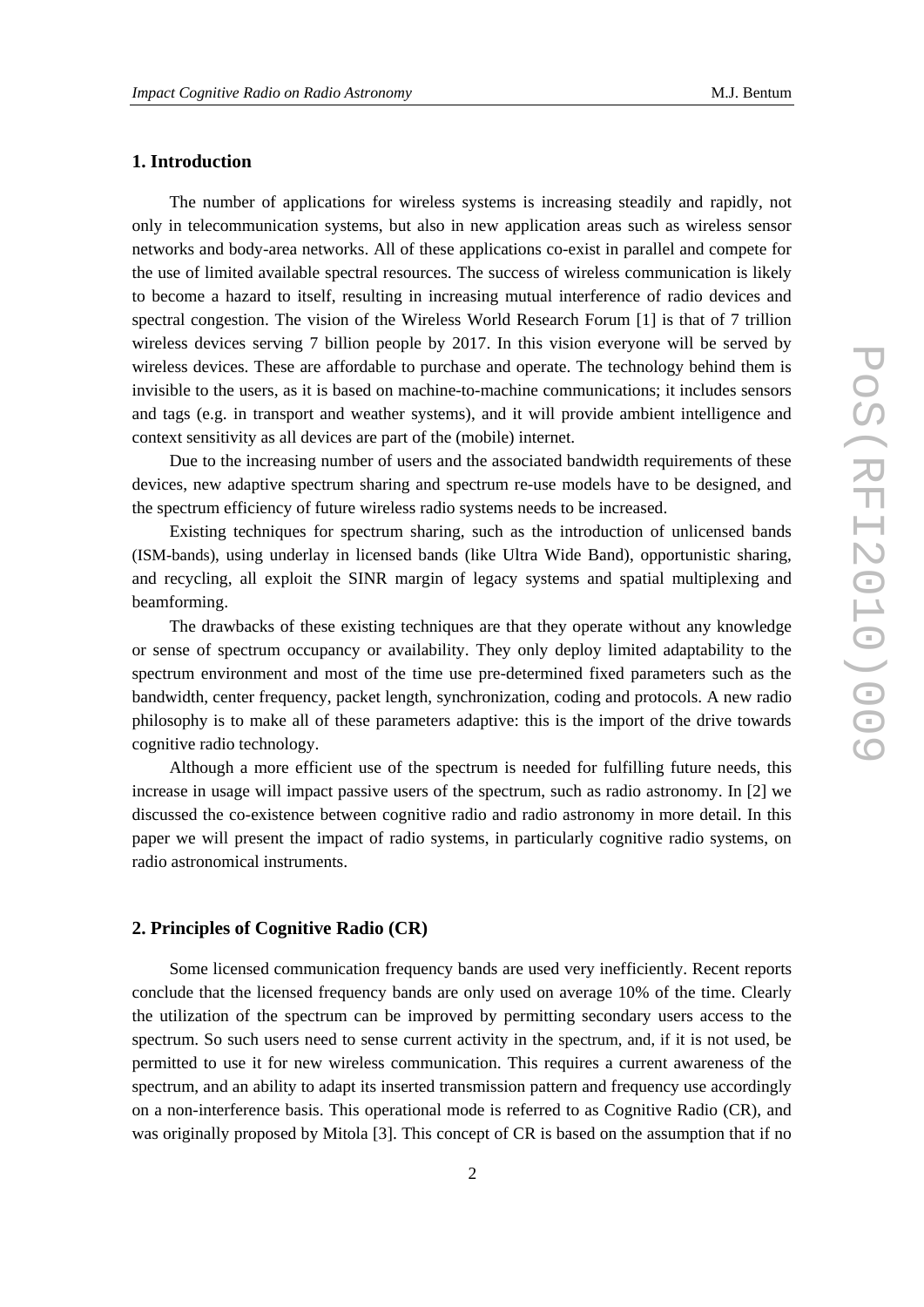transmission is detected in a frequency band, the band is unused. However, services that are always in receiving mode cannot be detected by the spectrum sensing electronics of cognitive radios founded on this principle. Besides radio astronomy, other passive as well as some active applications may suffer from this approach. In the next section we address this situation and calculate the levels of in-band signals for radio astronomy observations.

In summary, we use the following definition of cognitive radio: Cognitive radio is a paradigm for wireless communication in which either a network or a wireless node changes its transmission or reception parameters to communicate efficiently to avoid interfering with other licensed, and unlicensed users.

#### **3. Interference for radio astronomy**

Interference levels are considered to be harmful to the Radio Astronomy Service when the rms fluctuations of the system noise at the receiver output increase by 10% or more due to the presence of interference. In the International Telecommunication Union (ITU) Recommendation ITU-R RA.769-2 the spectral power flux thresholds for interference in the allocated Radio Astronomy Services (RAS) frequency band is listed using a reference integration time of 2000 sec.

Every spectral band is of interest for radio astronomy research, and the ITU-R RA.769-2 thresholds are required for their protection from CR. In [2] we showed that coexistence of cognitive radio and radio astronomy in the RAS bands is not possible. This is also the case for the active bands that are used by the RAS on a no-interference and no-protection basis. We can distinguish two types of interference for the case of observing outside the protected RAS bands:

- *In-band interference*. This source of interference results from signals in the same frequency band as the radio astronomy observations. This may be generated by other spectrum users, and also by electronic equipment. Interference is noticeable when power levels are similar to or higher than those of radio astronomical sources. If the interference levels are very high, the gain of the very sensitive, broadband, analogue front-end of the radio astronomical instrument may become non-linear and cause gain compression to occur.
- *Adjacent band interference including Out-of-Band interference and Intermodulation*. Interference due to several signals entering the analogue front-end simultaneously. This is noticeable when the analogue front-end becomes non-linear.

Let us first assume free-space propagation of transmitted signals to the radio astronomical instrument. The received power of an interferer is then calculated as:

$$
P_r = S.A_{\text{eff}} = \frac{P_t G_t}{4\pi R^2} . G_t . \frac{\lambda^2}{4\pi}
$$
 (1)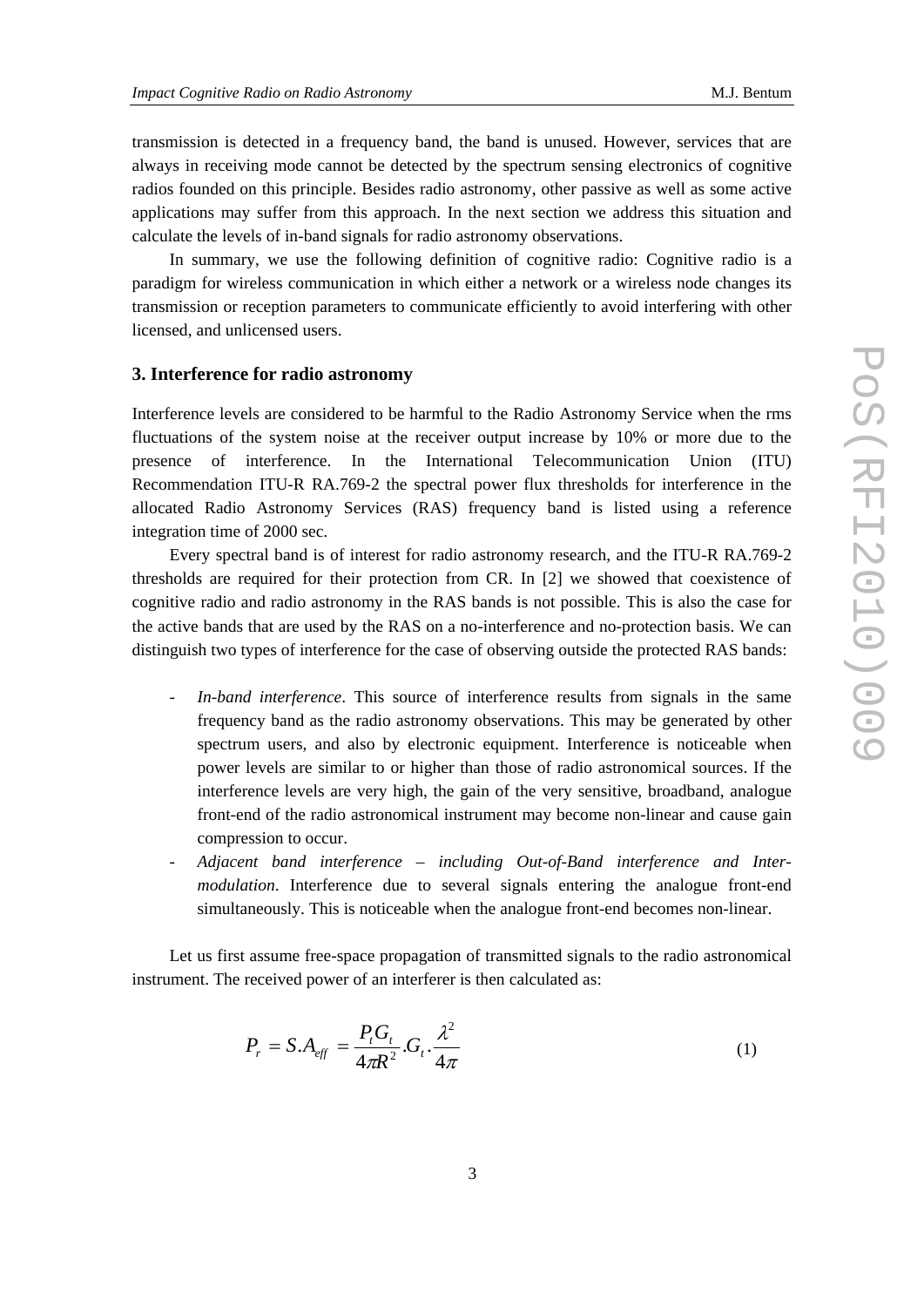with  $P_r$  being the received power,  $P_t$  the transmitted power of the interferer,  $G_t$  and  $G_r$  the transmitter and receiver gain respectively, and R the distance to the transmitter. When both the transmitting and receiving antennas are dipoles, this can be simplified to

$$
P_r = P_t \cdot 1.64^2 \left(\frac{\lambda}{4\pi R}\right)^2 \tag{2}
$$

This is a reasonable approximation for the RAS receiving antenna as it would expect to receive the interference signal in the sidelobes of its antenna. For example, lets assume free- space propagation for a 1 GHz interferer at a distance of 10 kilometers, with an ERP of 1 W, and a bandwidth of 10 MHz. This gives a power flux density of  $-178$  dBWm<sup>-2</sup>Hz<sup>-1</sup>. In the ITU-R RA.769-2 the threshold for a 10% increase of rms fluctuations of the system noise at the receiver output is used. We use this criterion as the threshold for calculating the acceptable power flux density for observations outside the protected RAS bands. The threshold values at 1 GHz are -251 dBWm<sup>-2</sup>Hz<sup>-1</sup> for spectral lines and -239 dBWm<sup>-2</sup>Hz<sup>-1</sup> for continuum observations, a difference of 60 to 73 dB!

For a cognitive radio system with a transmit power of 1 nW and a bandwidth of 10 MHz, the distance to the radio astronomical observatory, without exceeding the ITU-R RA.769 threshold is

$$
R = \frac{1.64}{4\pi} \lambda \sqrt{\frac{P_t}{P_r}} \implies R = 1050 \, \text{km} \tag{3}
$$

Of course this is only a theoretical number, since free-space propagation is used. ITU-R P.1546- 4 [8] describes a method for point-to-area radio propagation prediction for terrestrial services in the frequency range 30 MHz to 3000 MHz. Using this recommendation, a more accurate estimate can be obtained. In Figure 1 the curves represent field strength as a function of distance for a 1 kW effective radiated power (ERP) at a variety of different transmitting antenna heights with respect to the receiving antenna height for a 600 MHz frequency. The curves represent exceeded field-strength values 50% of the time on a land path. This figure can be used to determine the necessary separation distance for a 1 nW transmitter to not exceed the RAS threshold value. The horizontal line, with the attenuation for free-space propagation loss for a 1050 kilometer distance, results in needed separation distances for the various heights. In the case of a height of 10 meters, the threshold value is obtained at a distance of less than about 10 km.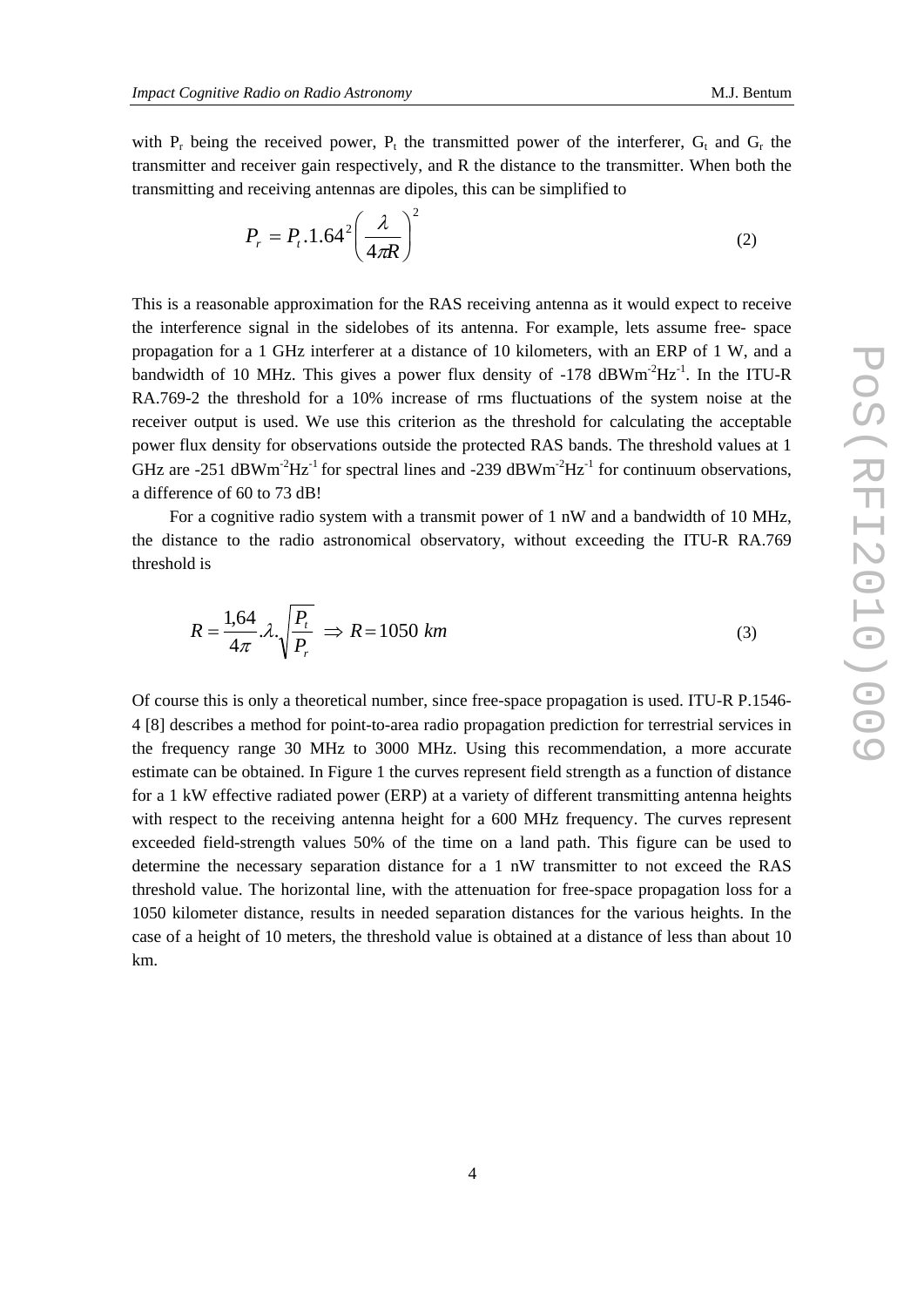



Figure 1: Field strengths of a transmitter of 1kW ERP for various antenna heights [8].

The signal strength must be larger to introduce blocking interference and inter-modulation products. Let us assume a 1 dB compression value in the frontend of 20 dBm. At this level, phase distortion already occurs, which is not acceptable for radio astronomical observations. At a distance of a kilometer from the radio astronomical instrument we obtain harmful blocking signal powers of about 40 dBm. This signal level corresponds to a normal, mobile, radiotransmit power level.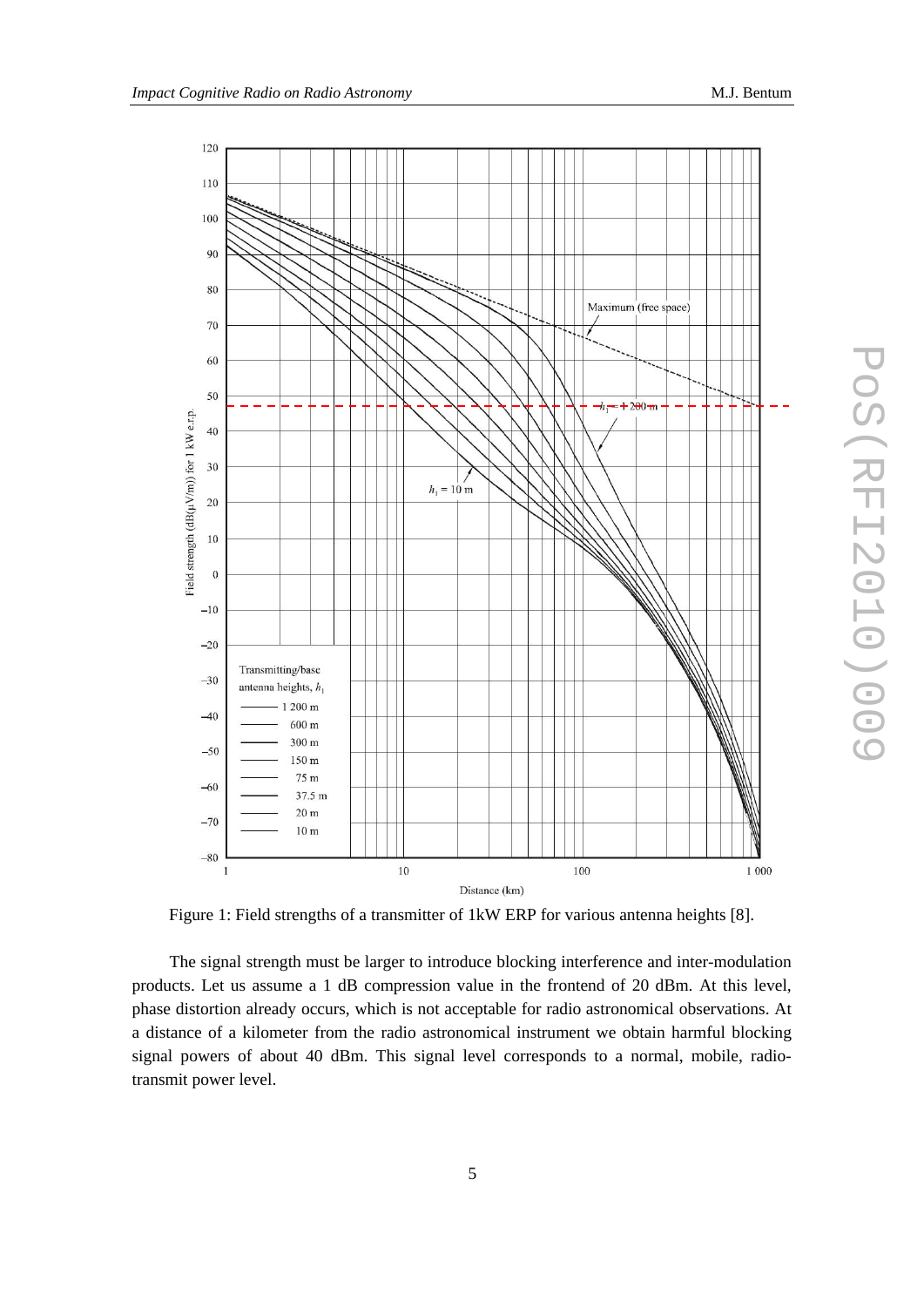## **4. Co-existence of cognitive radio and radio astronomy**

Several scenarios are considered in this section to determine the impact of cognitive radio on radio astronomy: namely cognitive radio transmitters in passive (protected) bands, radio observations in active bands, and out-of-band emission in the passive band.

### **4.1. Scenario 1 – In-band cognitive radio in a passive band**

The threshold calculations needed for useful astronomical observations were presented in section 3. It is easily concluded that almost all possible interferers will show up in astronomical data. For example, a system with a maximum transmit power of 1nW requires a separation distance of about 10 km. Thus the in-band co-existence of cognitive radio and radio astronomy is not possible. That means that passive radio-astronomy bands must be excluded from use by cognitive radio.

#### **4.2. Scenario 2 – Passive user in adjacent active band**

The bandwidth used for radio astronomy observations is often much larger than the protected passive band. Observing in active bands will therefore be very challenging. All possible frequencies can (and in future will) be used by CR. As with the previous scenario, the co-existence of CR signals in a specific frequency band and useful astronomical observations is not possible. Therefore RFI mitigation techniques to suppress in-band RFI in the receiver frontend are needed. Examples of such systems are given in [4,5,6]. In the particular case of RFI from cognitive radio systems, the occupied frequency bands are likely to constantly change in time, which requires RAS receivers to be equipped with tuneable filters with a very sharp rolloff, that are provided by low temperature superconducting filters.

The calculations in section 3 show that the filter attenuation should be in the order of 80 to 100 dB to make observations in active bands possible.

#### **4.3. Scenario 3– Out-of-band (OOB) emission into the passive band**

A cognitive radio system will sense the surrounding radio environment and will transmit in available unoccupied frequency bands. A common method to implement this functionality is to use multi-carrier based transmission techniques. If the band around a carrier is in use, this band is omitted from the CR transmission. The most used implementation of multi-carrier transmission is OFDM (Orthogonal Frequency Division Multiplexing). One of its disadvantages is poor out-of-band attenuation, which is typically just 15 to 20 dB for adjacent channels. An additional 60 to 80 dB of attenuation is needed to reach the maximum acceptable power flux density for the RAS. This can be ensured by large guard bands around the radio astronomy band.

Besides the impact of this poor OOB attenuation on the passive bands, the " free" bands in the rest of the spectrum will be of limited use.

As seen in the previous calculations, in-band interference has the most impact on observations. The receiver front-end must therefore contain adequate bandpass filters to attenuate potential interfering signals effectively. For OOB interference this is done to prevent